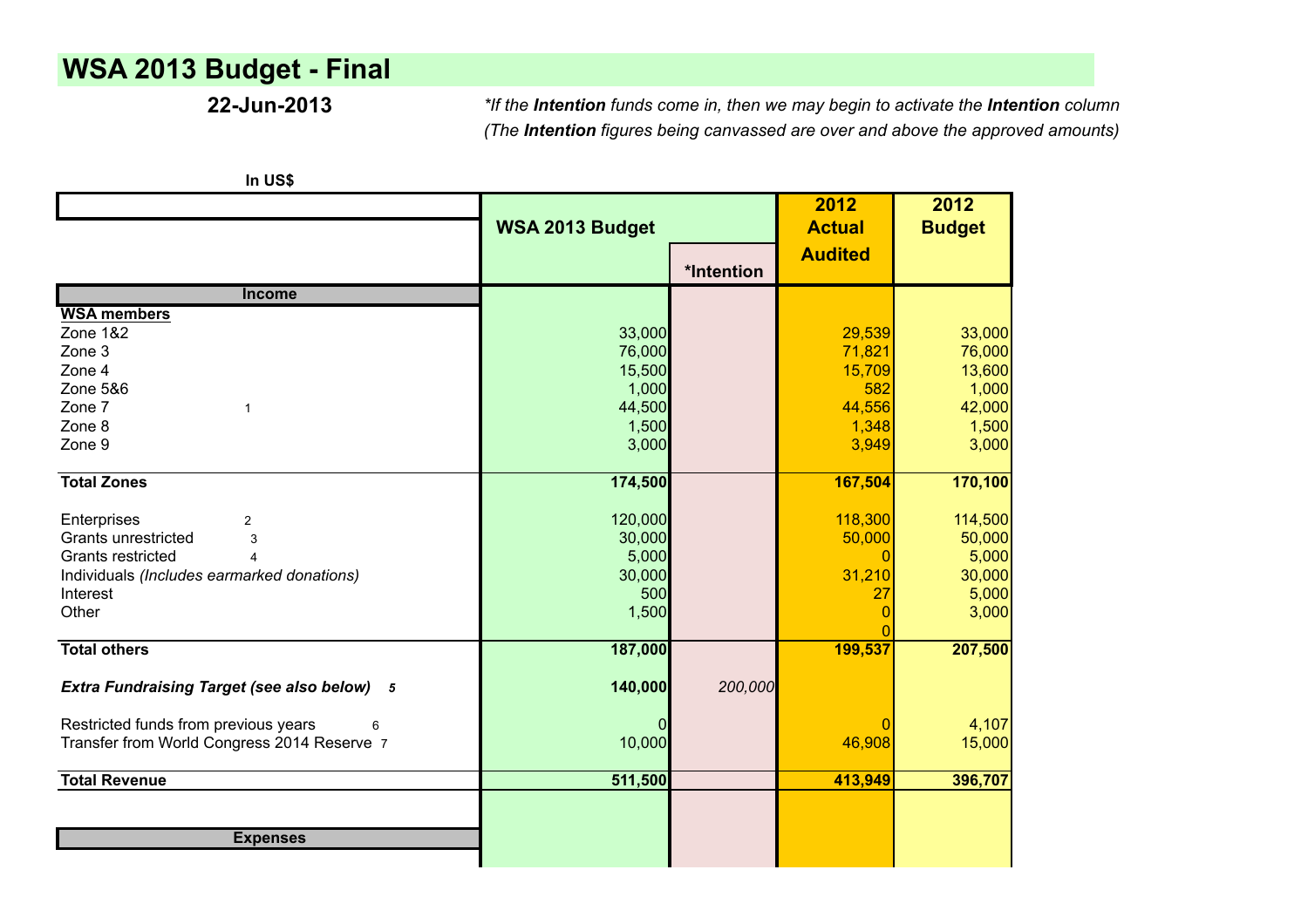|                                                                                               |                 |            | 2012            | 2012           |
|-----------------------------------------------------------------------------------------------|-----------------|------------|-----------------|----------------|
|                                                                                               | WSA 2013 Budget |            | <b>Actual</b>   | <b>Budget</b>  |
|                                                                                               |                 |            | <b>Audited</b>  |                |
|                                                                                               |                 | *Intention |                 |                |
| Kejiwaan                                                                                      |                 |            |                 |                |
| Area 1                                                                                        | 35,000          |            | 31,139          | 30,000         |
| Area 2                                                                                        | 38,000          |            | 45,068          | 38,000         |
| Area 3                                                                                        | 35,000          |            | 26,730          | 30,000         |
| Ibu Rahayu                                                                                    | 12,520          |            | 12,520          | 12,520         |
| <b>Total Kejiwaan</b>                                                                         | 120,520         |            | 115,457         | 110,520        |
|                                                                                               |                 |            |                 |                |
| <b>Media Unit</b><br>$\overline{SPI}$                                                         |                 |            |                 |                |
|                                                                                               | 30,000          |            | 30,000<br>5,060 | 30,000         |
| Publication of Bapak's Volumes in Spanish<br>Translations (WSA+other docs into 5 languages) 8 | 5,000<br>8,000  |            | 6,188           | 5,000<br>8,000 |
| <b>WSA Archives: Running Costs</b><br>9                                                       | 48,700          |            | 44,009          | 30,000         |
| <b>WSA Archives: Projects</b><br>9                                                            | 40,000          |            | $\bigcap$       |                |
| HoS<br>10                                                                                     | 8,000           |            | 8,000           | 8,000          |
| <b>Total MU</b>                                                                               | 139,700         |            | 93,257          | 81,000         |
|                                                                                               |                 |            |                 |                |
| <b>Human Activities</b>                                                                       |                 |            |                 |                |
| CSP (Care Support Program) Subud Emergency Fund 11                                            | 9,000           |            | 6,756           | 12,500         |
| CSP (Care Support Program) Subud Education Fund 11                                            | 7,000           |            | 6,694           |                |
| <b>SICA</b>                                                                                   | 12,000          |            | 15,000          | 15,000         |
| <b>SDIA</b>                                                                                   | 3,000           |            | 2,500           | 2,500          |
| <b>SYAI Travel</b><br>12                                                                      | 8,000           |            | 4,291           | 6,000          |
| <b>SYAI Projects</b><br>12                                                                    | 6,000           |            | 115             | 6,000          |
| <b>SESI</b><br>13                                                                             | 5,500           |            | 9,300           | 5,500          |
| <b>SIHA</b><br>14                                                                             | 2,500           |            | $\Omega$        | 2,500          |
| Grants to zones                                                                               | 5,000           |            | 1,150           | 10,000         |
| PR/Websites/Communications<br>15                                                              | 9,000           |            | 8,198           | 10,000         |
| <b>WSHPP</b><br>16                                                                            | 5,000           |            | 1,066           | 6,475          |
| Amanecer Support<br>17                                                                        | 0               |            |                 | 0              |
| Travel subsidies for youth & adults to attend events                                          |                 |            |                 |                |
| <b>Total HA</b>                                                                               | 72,000          |            | 55,070          | 76,475         |
| <b>Total program expenses</b>                                                                 | 332,220         |            | 263,784         | 267,995        |
|                                                                                               |                 |            |                 |                |
| <b>Supporting Services</b>                                                                    |                 |            |                 |                |
| WSA Chair remun.                                                                              | 0               |            | C               |                |
| <b>WSA Chair/DChair expenses</b>                                                              | 13,000          |            | 12,085          | 10,000         |
| <b>Zonal Representatives</b><br>18                                                            | 18,000          |            | 15,225          | 24,000         |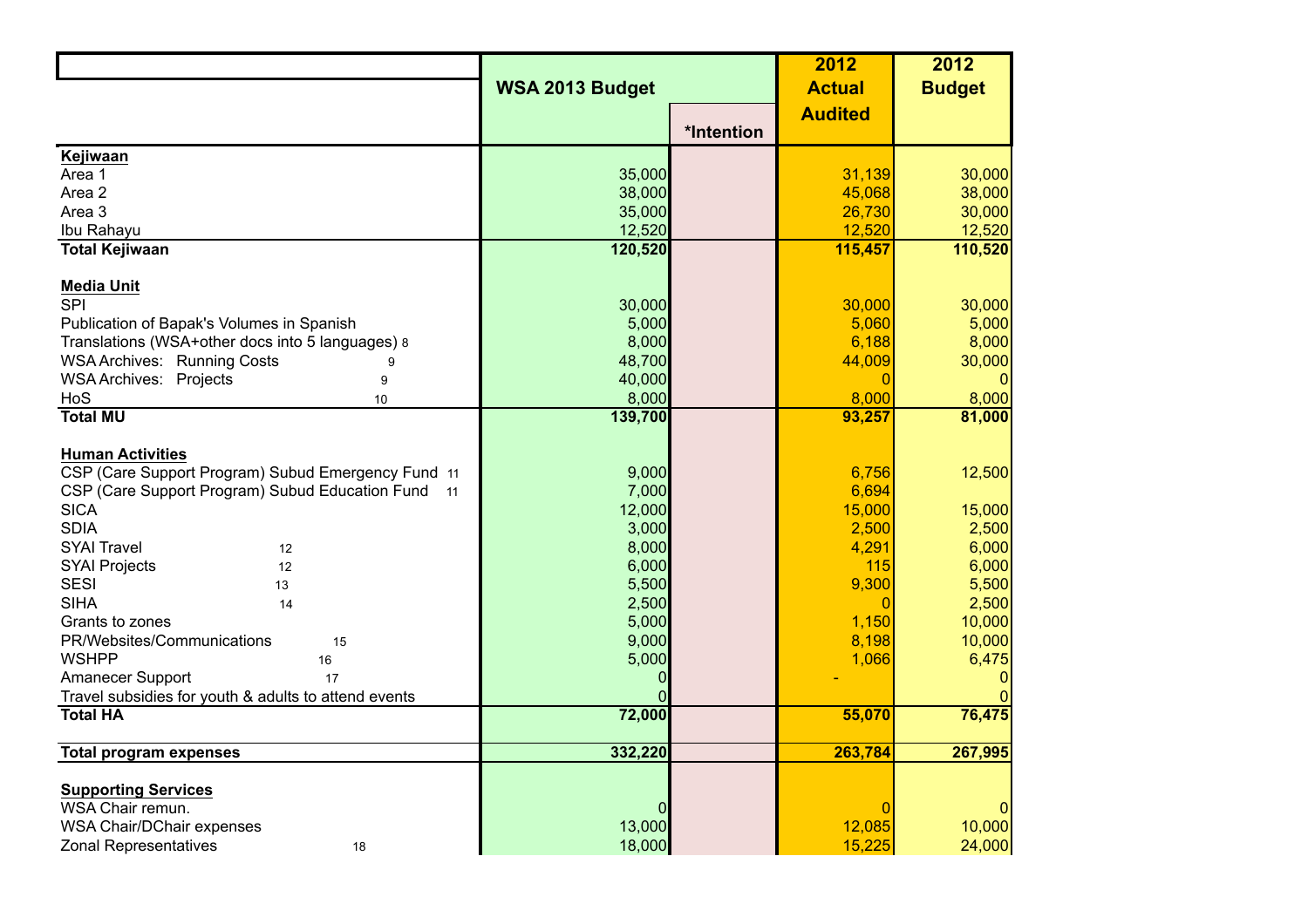|                                                   | WSA 2013 Budget    |            | 2012               | 2012            |
|---------------------------------------------------|--------------------|------------|--------------------|-----------------|
|                                                   |                    |            | <b>Actual</b>      | <b>Budget</b>   |
|                                                   |                    |            | <b>Audited</b>     |                 |
|                                                   |                    | *Intention |                    |                 |
| <b>WSC Meetings</b><br>19                         | 32,000             |            | 47,165             | 41,400          |
| WSA BoD conference calls                          | 600                |            | 561                | 1,300           |
| <b>Total WSC</b>                                  | 63,600             |            | 75,036             | 76,700          |
| <b>WSA Executive:</b>                             |                    |            |                    |                 |
| Remunerations<br>20                               | 50,000             |            | 50,930             | 52,200          |
| Travel, accomodation<br>21                        | 11,000             |            | 9,385              | 11,000          |
| Office & admin expenses                           | 7,000              |            | 6,080              | 6,700           |
| Bank charges                                      | 4,000              |            | 2,812              | 4,000           |
| Legal fees                                        | 3,000              |            | 525                | 15,000          |
| Various                                           | 1,000              |            | 1,189              | 1,400           |
| Currency differences<br>22                        | 3,500              |            | $-2,557$           | $\Omega$        |
| Audit                                             | 5,000              |            | 4,500              | 5,000           |
| <b>Total WSA Executive</b>                        | 84,500             |            | 72,864             | 95,300          |
| <b>Pensions</b><br>23                             | 17,485             |            | 16,976             | 16,976          |
| <b>Total Supp. Services</b>                       | 165,585            |            | 164,876            | 188,976         |
| Contingency<br>World Congress 2014 Advances<br>24 | $\Omega$<br>10,000 |            | $\Omega$<br>46,908 | 1,500<br>15,000 |
| <b>Total expenses</b>                             | 507,805            |            | 475,568            | 473,471         |
|                                                   |                    |            |                    |                 |
| <b>Surplus or Deficit</b>                         | 3,695              |            | $-61,619$          | $-76,764$       |
| <b>Transfer from Unrestricted Net Assets</b>      | $\Omega$           |            | 61,619             | 76,764          |
|                                                   |                    |            |                    |                 |

| <b>Extra Fundraising Target</b><br>5                  | 140,000 |
|-------------------------------------------------------|---------|
| Extra Funds received to 17 June 2013                  | 25,000  |
| Balance of Extra Funds still to raise at 17 June 2013 | 115,000 |
| Extra Funds promised, but not yet received at 17 June | 80,000  |
| Balance of Extra Funds still to raise after promises  | 35,000  |
| Enterprise Income promised but not yet received:      | 100,000 |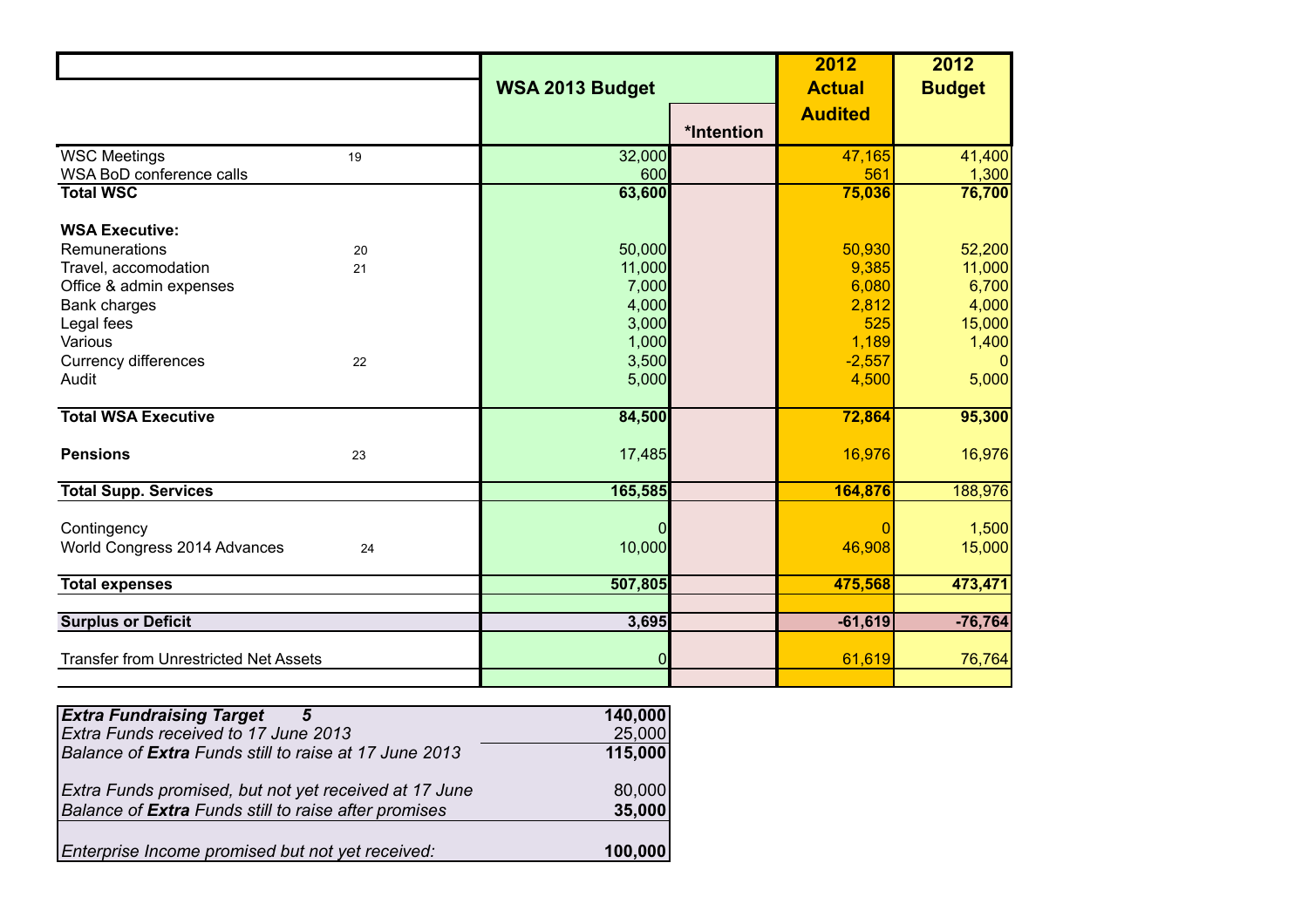| <b>WSA 2013 Budget</b> |            | 2012<br><b>Actual</b> | 2012<br><b>Budget</b> |
|------------------------|------------|-----------------------|-----------------------|
|                        | *Intention | <b>Audited</b>        |                       |

### **Notes:**

**\*Intention:** We agreed an Intention to raise an extra \$200,000 - with the idea of using this to further assist IH travel, plus other yet to be decided allocations. Also we have an intention to eventually replenish the \$172,000 MSF Memnon funds spent on WSA Archives

- 1 Zone 7 commitment for 2012 was \$42,000 (Including Subud Canada pledge of \$13,000 for 2012)
- 2 Indonesian enterprise donated \$1,700 to be used for SESI in 2013
- 3 Grants unrestricted: MSF 2013 grant to WSA is a total of \$30,000 (IH Travel \$30,000 Other WSA programs \$0)
- 4 Grants restricted: \$5,000 per year from GHFP earmarked for WSHPP until 2014 Subud World Congress
- 5 **Fundraising:** *As a result of changes incorporated in this budget:*

*1st Goal for rest of 2013: To fundraise initially around \$140,000 to produce a small surplus budget*

 **2nd Goal for rest of 2013:( Once the 1st goal is attained) - to fundraise a further \$200,000 for:**

IH Travel, plus yet to be decided allocations

Begin to replenish the \$172,000 MSF funds spent on the Memnon project on behalf of WSA, for WSA Archives

- 6 Restricted funds from previous years:
- 7 World Congress Advance is a straight offset (same \$ in, same \$ out), so doesn't change the overall budget result
- 8 Translations (WSA+other docs into 5 languages). Spanish: Paloma Euro 3,600 = approx USD 4,800 pa
	- French: Arnaud de Lune \$1,640 Russian: Marsiya \$290 Indonesian: Mardiana \$250
	- DVD Subtitling (all languages): Raimundo Olivares \$300? Other/contingency: \$720 = Total \$8,000

Includes some costs for interpreting at council (WSC) meetings

9 WSA Archives includes: Current Running Costs down from \$51,730 to \$48,700

Current Projects down from \$64,500 to \$40,000

# **Total WSA Archives down from \$116,230 to \$88,700 - a reduction of \$27,530**

Running Costs: Includes Amalijah's \$20,000 honorarium

WSA is now responsible for the total WSA Archives fundraising of this \$88,700 amount

10 History of Subud (HoS): \$2,500 for HOS Books 1 & 3. \$5,500 for digitization of HOS interviews (continuing work from 2012)

- 11 CSP: Considerable extra educational & emergency requests for 2013 have been received
- 12 SYAI: \$2000 additional travel for 2013 to attend Puebla planning meetings for World Congress 2014
- 13 Enterprises: \$1,700 donated by Indonesian enterprise towards SESI funding for 2013
- 14 SIHA added as a partner organisation in June 2011, to be officially ratified at 2014 World Congress. Given budget for first time in 2012
- 15 PR/Websites/Communications: WSA to produce materials/information about Subud for use outside (& within) Subud. Also funds WSA newsletters, websites (subud.org / subud.com / subudworldnews.com / subud.tv) , production of WSA Annual Report, & communications Includes such annual costs as: WSA Newsletters in a number of languages \$4,500 Annual Report \$1,900
- 16 WSHPP grant of \$5,000 per year from GHFP earmarked for WSHPP until 2014 Subud World Congress
- 17 Amanecer Support: \$2,500 now not considered necessary, thus removed
- 18 Zonal Representatives:
- 19 WSC 2013 meeting Poio : Estimate is up from \$27,000 to \$32,000:

 Accommodation, food, facilities & admin - for around 39 people (35 council + executive) for 10-13 days (up from 9-12days)  *Accom/food cost €43 pp per night (\$56.36) based on sharing a twin room*